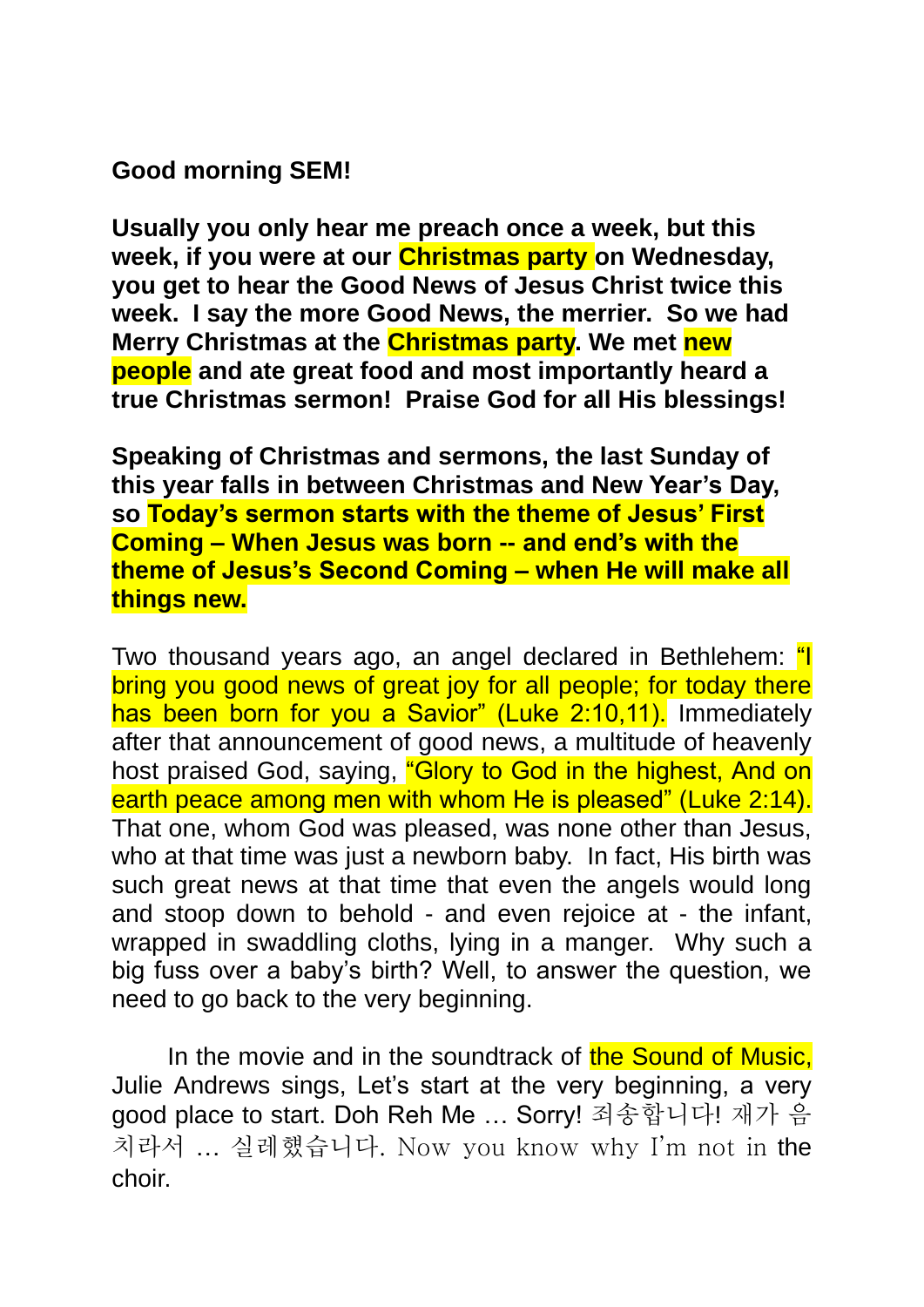Now with Christmas, if we truly want to understand the story, we must start at the very beginning to give us context of why God sent His Son to us.

Why did God send Jesus to us? If you remember from the Scripture Reading from last week's sermon, God sent His son to save sinners.

"She [Mary] will give birth to a son, and you are to give him the name Jesus, because **He will save his people from their sins**." [\(Matthew 1:20-21\)](https://biblia.com/bible/niv/Matt%201.20-21)

But did God make us His people with sin. Did we start as sinners from the very beginning?

To answer that question, Let's start at the very beginning, ...

In the beginning, God created the heavens and the earth GOOD. In Genesis 1, God uses "good" to describe all of His creation 7 times:

#### **In [Genesis 1:4,](https://www.biblegateway.com/passage/?search=Genesis+1:4&version=NIV)**

God saw that the light was **good**,

#### **In [Genesis 1:10,](https://www.biblegateway.com/passage/?search=Genesis+1:10&version=NIV)**

God called the dry ground "land," and the gathered waters he called "seas." And God saw that it was **good**.

#### **[Genesis 1:12](https://www.biblegateway.com/passage/?search=Genesis+1:12&version=NIV) says,**

The land produced vegetation: … And God saw that it was **good**.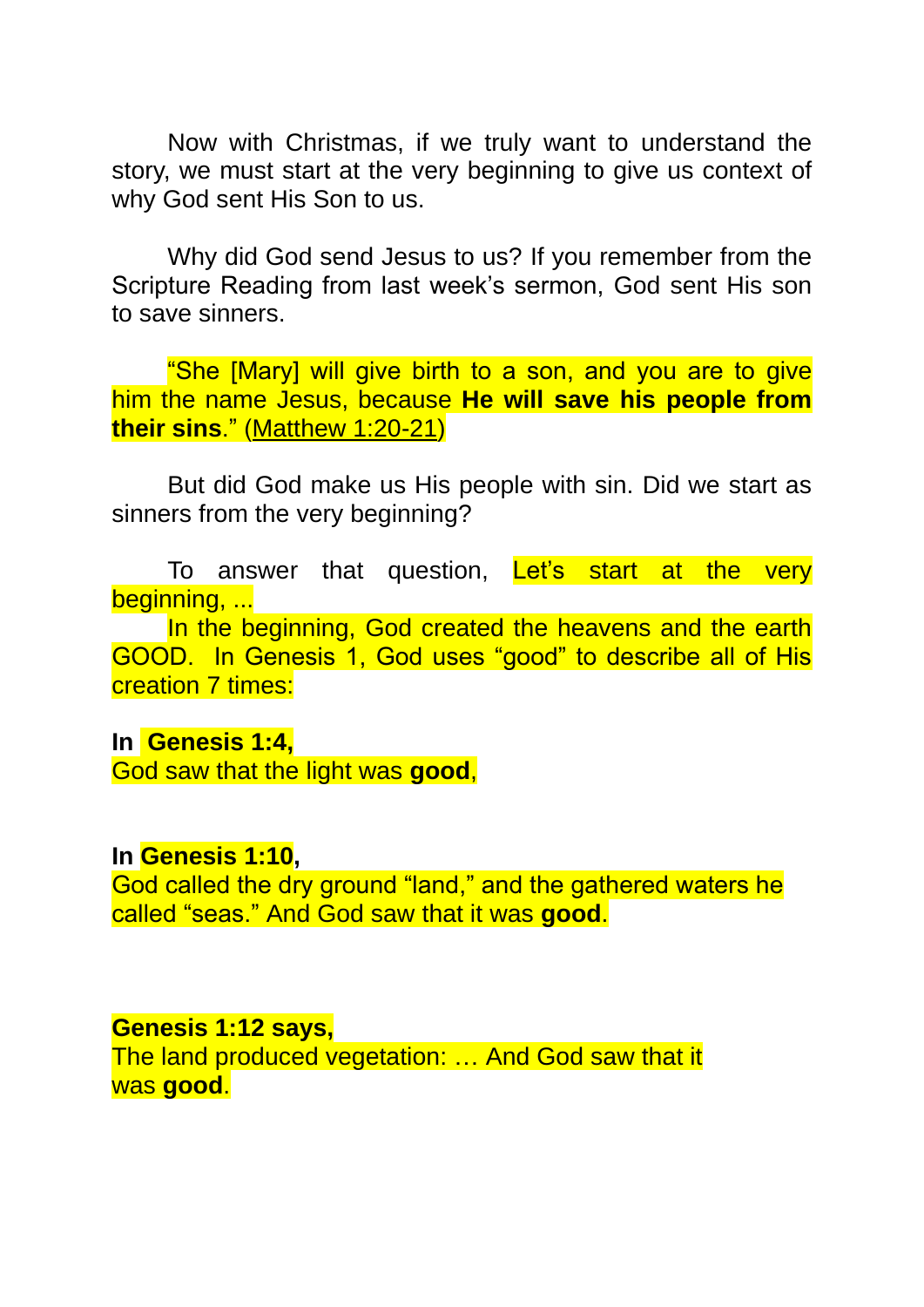#### **[Genesis 1:18](https://www.biblegateway.com/passage/?search=Genesis+1:18&version=NIV) says,**

to govern the day and the night, and to separate light from darkness. And God saw that it was **good**.

#### **[Genesis 1:21](https://www.biblegateway.com/passage/?search=Genesis+1:21&version=NIV) says,**

So God created the great creatures … and every winged bird …. And God saw that it was **good**.

#### **[Genesis 1:25](https://www.biblegateway.com/passage/?search=Genesis+1:25&version=NIV) says,**

God made the wild animals …, the livestock …, and all the creatures …. And God saw that it was **good**.

#### **[Genesis 1:31](https://www.biblegateway.com/passage/?search=Genesis+1:31&version=NIV) says,**

God saw all that he had made, and it was very **good**.

Unfortunately, this soon changes. God commands the first man,

"but of the tree of the knowledge of good and evil you shall not eat, for in the day that you eat of it you shall surely die." Gen.2:17

Long story short, Adam, our federal head, chooses to sin resulting in God driving mankind out of the Garden.

Romans 5:12 explains the ramification of Adam's fall:

"… sin entered the world and death through sin and so death spread to all men, because all sinned." Romans 5:12.

Not only was this bad news for Adam and Eve, it is equally bad news for us all.

As Adam and Eve were being cast out of the land, it must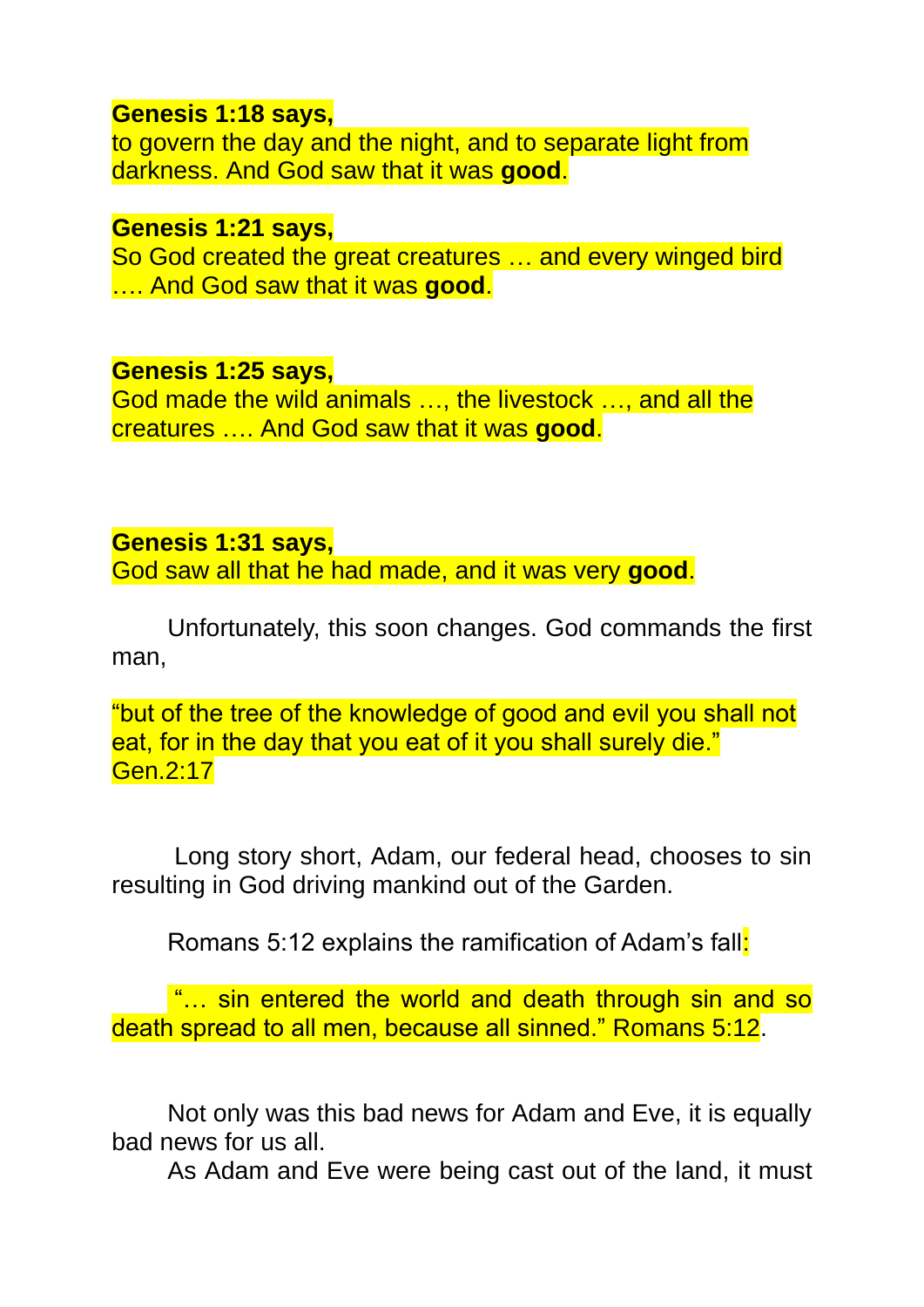have been a very sad day.

They were excluded from God's land and they would surely die.

However, God makes a promise to Adam and Eve: One day He would send a seed (an offspring) to crush the head of Satan:

**And I [God] will put enmity** between you [the serpent] and the woman, and between your [serpent's] offspring/seed and hers [woman's offspring/seed]; he *[offspring of the woman] will crush your head*, and you [offspring of the serpent] will strike his heel." (Gen.

3:15)

This same promise was later given to the father of faith Abraham (Gen. 12, 15, 17, 22):

I will surely bless you, and I will surely multiply **your offspring** as the stars of heaven and as the sand that is on the seashore. **… in your offspring shall all the nations of the earth be blessed …** Genesis 22:15-18

Who is this promised seed that would crush Satan's head and bless all the nations? The New Testament reveals that this seed is Christ: *"The promises were spoken to Abraham and to* his seed ... [not] referring to many [seeds], but rather to ONE ... that is, Christ" (Gal. 3:16). To give us this seed, God in Christ partook flesh and blood, sharing in our humanity.

Since the children have flesh and blood, He (Jesus) too shared in their humanity so that by his death He might break the power of him who holds the power of death—that is, the devil and free those who all their lives were held in slavery by their fear of death. … For this reason He (Jesus) had to be made fully human in every way, in order that He ... might make propitiation for the sins of the people…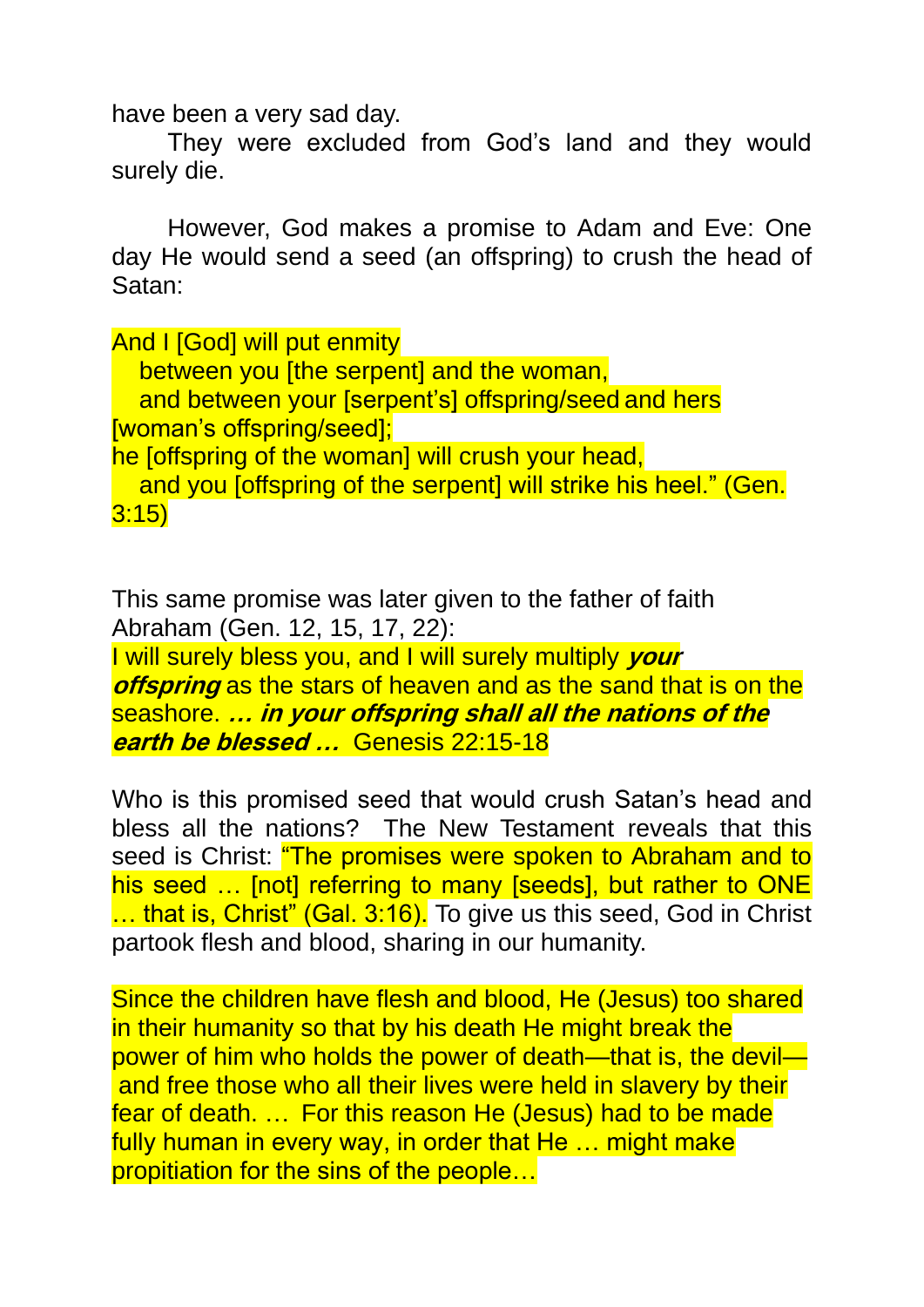## Heb. 2:14-18.

Can you believe that He shared in our humanity – that He took on flesh and blood? On Christmas, God in Jesus was born like a weak, helpless  $\frac{\text{baby}}{\text{a}y}$  – just like you and I were born as a baby. Why would He do that? Look at the pix: A baby has flesh and blood, just like you and me. Hebrews 2 says,

"He had to be made like his brothers in every respect, so that he might become a merciful and faithful high priest in th e service of God, to make propitiation for the sins of the people. Heb. 2:17

You see Only ripped flesh and spilt blood can propitiate sin: "without the shedding of blood there is no forgiveness of sins." Heb. 9:22

And so Jesus' body – His flesh -- was ripped and his blood spilled for you, for your salvation, for your life.

But why flesh and blood for life? Answer: The Life is in the **Blood** For the life of the flesh *is* in the blood, and I have given it to you upon the altar to make atonement/propitiation for your souls; for it *is* the blood *that* makes atonement for the soul. Lev. 17:11

The life is in the blood, and that blood propitiates our sin.

1 John 2:1,2 But if anyone does sin, we have an **advocate** with the Father, Jesus Christ the righteous one. He is the **propitiation** for our sins …

Pay attention to two words: advocate and propitiation.

Jesus Christ is the Advocate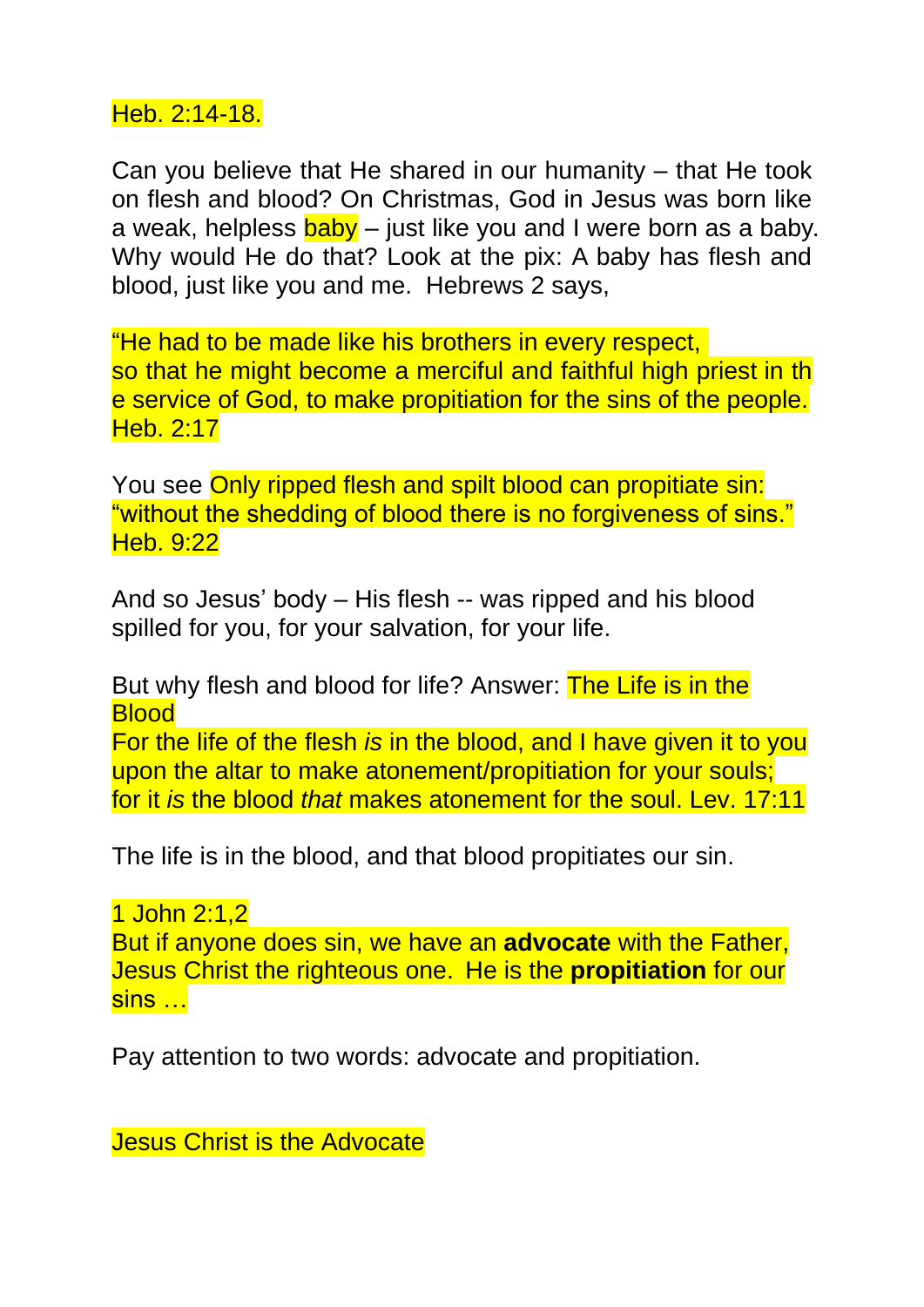παράκλητος **Definition:** an advocate, intercessor, an *attorney* (lawyer), a consoler, comforter, helper Derived from two words: *pará*, "*from* close-beside" and *kaléō*, "make a call" -- called to one's aid (a *legal advocate* who makes the right judgment-*call*–

So Jesus is our legal intecessor/advocate/attorney in court.

**Jesus Christ is the Propitiation ἱλασμός Transliteration:** hilasmos **Phonetic Spelling:** (hil-as-mos') **Definition:** propitiation -- To appease, satisfy the righteous wrath of God for our sins.

And how did Jesus appease and satisfy God's righteous wrath for our sins? He suffered and died on the cross.

So let me ask this question, why Jesus? Why couldn't someone else die for our sins.

A case in point: Church, I know you are all sinners. If Jesus were to come again and judge everyone here on Judgment Day, could Jesus let you enter heaven – as a sinner – without the blood of Christ. No! Because nothing unholy – nothing with sin can enter God's holy presence.

Then, if you cannot enter heaven with your sin, could I say to God, "I know that they are all sinners and I know that you are a holy God, set apart from sin. So God, because I love the members of my church, so much, I am willing to take their sin, I will take their punishment, so now please let the members of my church into heaven?"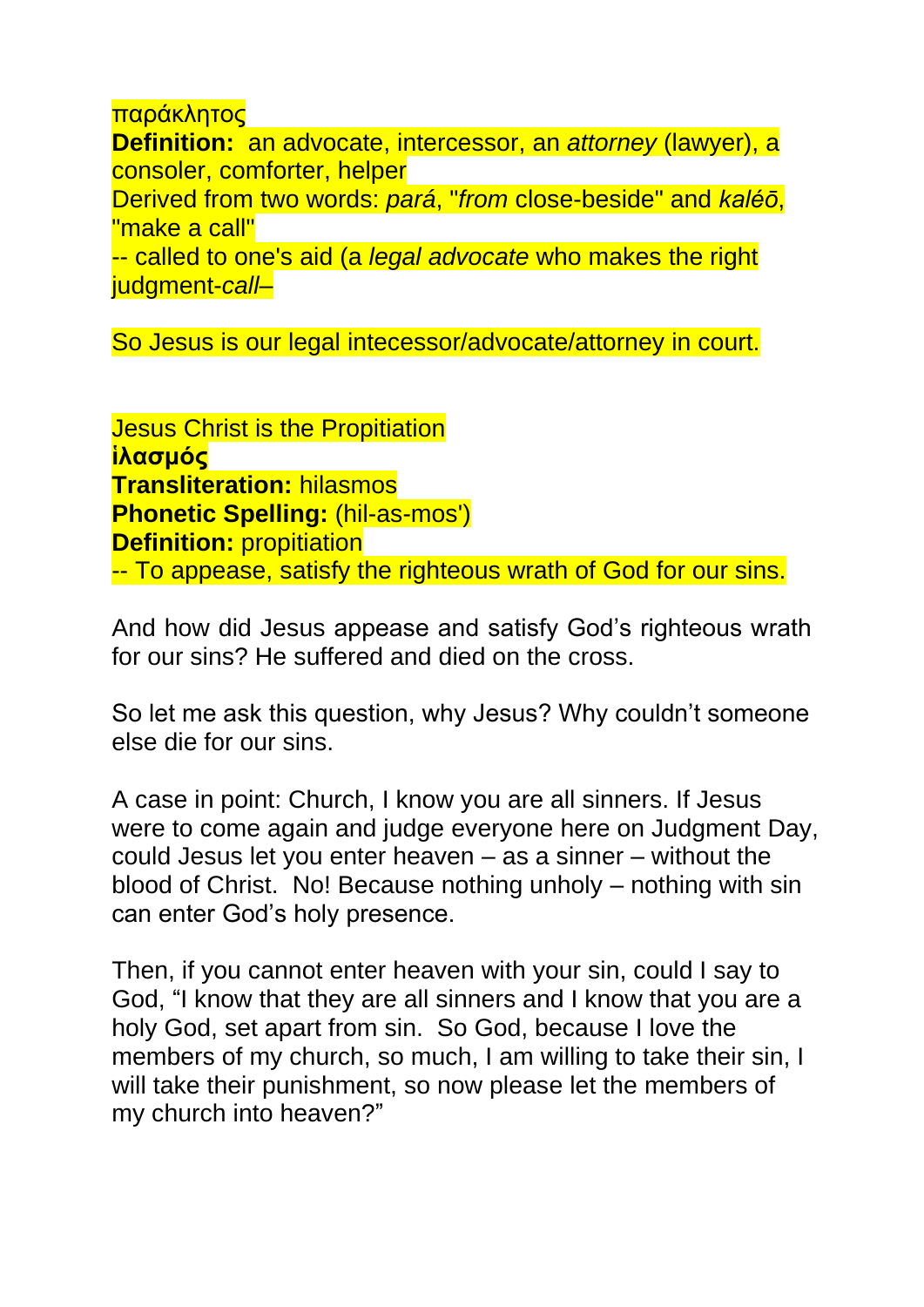Would God accept my offer? Would God say okay Joshua, you can take their punishment and I will let them into heaven? Would God permit this exchange?

No! Why no? Because God will say to me, You Joshua are just as sinful as they are  $-$  you cannot pay for their sins.

A debtor cannot pay off the debts of another debtor. Only someone who can afford to pay for another person's debt can pay for a debtor's debt. In the same way, a sinner cannot pay for the sins of another sinner. Only a righteous one can pay for the sins of another sinner.

Hence, I have no choice – I cannot pay the penalty of another sinner because I too am a sinner. Only Jesus -- who was and is without sin -- can pay for the penalty of sinners.

For we do not have a high priest who is unable to empathize wit h our weaknesses, but we have one who has been tempted in every way, just as we are— yet he did not sin. Heb. 4:15

Remember Jesus was tempted for 40 days in the desert, but He did not succumb to sin.

So as the sinless -- spotless -- holy lamb of God, only His blood can take away the sins of the world.

1 Peter says,

... you were redeemed with with precious blood, as of a lamb unblemished and spotless, *the blood* of Christ … through Him, [we] are believers in God, who raised Him from the dead and gave Him glory, so that your faith and hope are in God. 1 Peter 1:18-21

And so it is through Jesus' perfect obedience to the Law, Christ merited the title - the Righteous *One.*

"Righteous *One"* excludes the rest of us, however. In order for us to stop relying on our good works for our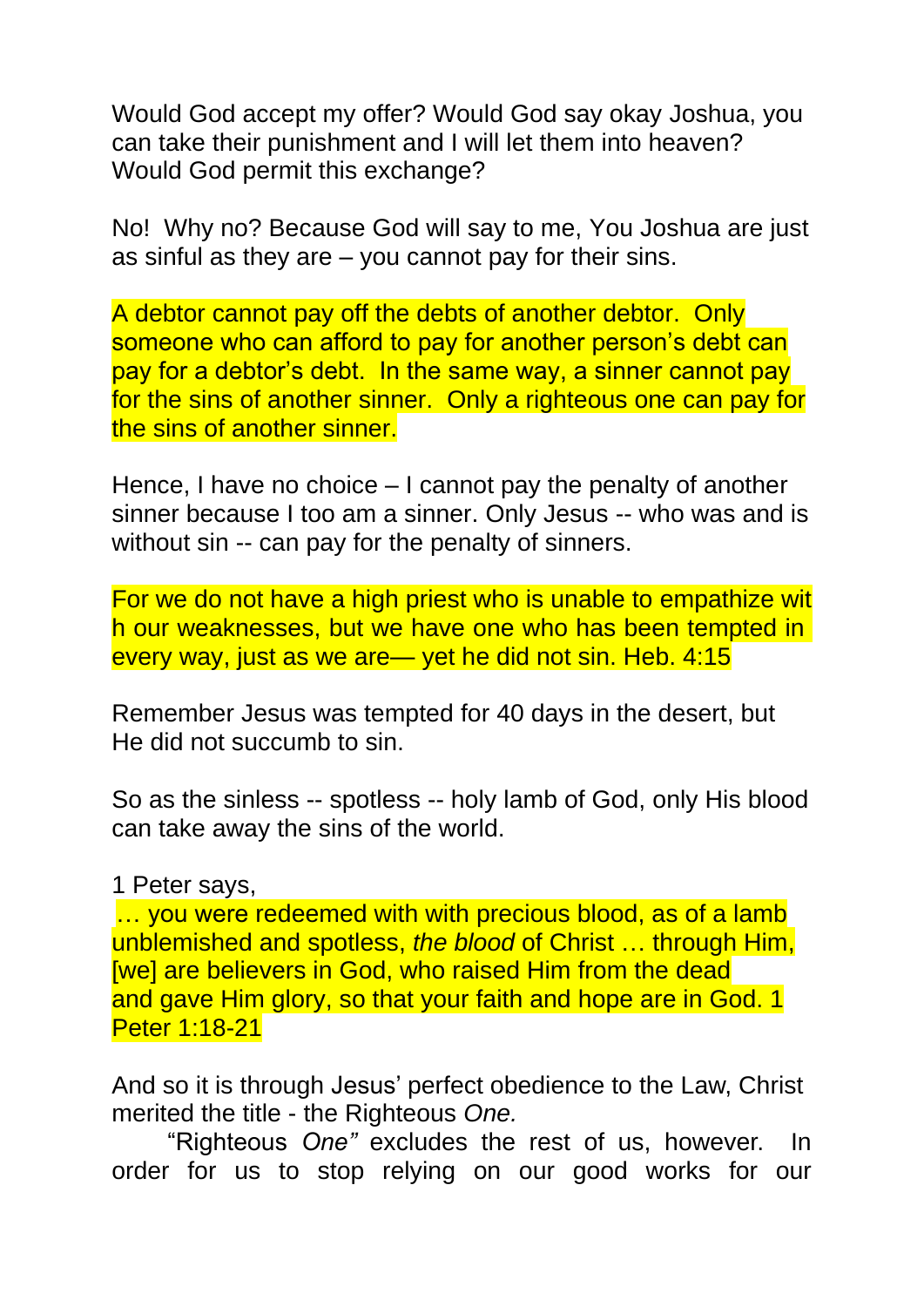righteousness, we must realize that ONLY *One* is righteous, only *One* is holy, only *One* is victorious over sin, death and Satan. That *One* is none other than the spotless lamb – Jesus Christ*.*

Jesus said, "Here I am … I have come to do your will, O God" (Heb. 10:5,6). It is by Jesus' will - His obedience - that we sinners who trust in Christ for our righteousness are declared righteous by a Holy God. That is why only Christ, the obedient Adam, has the power to break the curse that was placed on first Adam and the rest of humankind. Christ is the promised Seed that renders Satan powerless and destroys death so that we can be born again into eternal life.

### **2 Corinthians 5:17**

**Therefore, if anyone is in Christ, he is a new creation. The old has passed away; behold, the new has come.**

**In a few days, it will no longer be 2019. We will enter a new year, 2020. Brothers and sisters, I want you to reflect on the sins you committed in 2019 and the ramifications – the ripple effects -- your sins had on others. Trust me, you only know or will perhaps admit to at best 1% of your sins and their consequences on others. We go through our day ignorant of most of our sins – or better yet -- ignoring our sins. I implore you, do not do that. With a repentant heart, instead confess your sins to God – all of them – even the ones you do not want to admit! Do not bring your sins into the new year!** 

**You know, many of our sins is a result of our attachment to the world and what it has to offer. We Koreans love money way too much! We love status! We love material things! The 10th commandment says do not covet, but do we not covet and compare ourselves to others? Do we not lust after material things others have? The material things of the world?**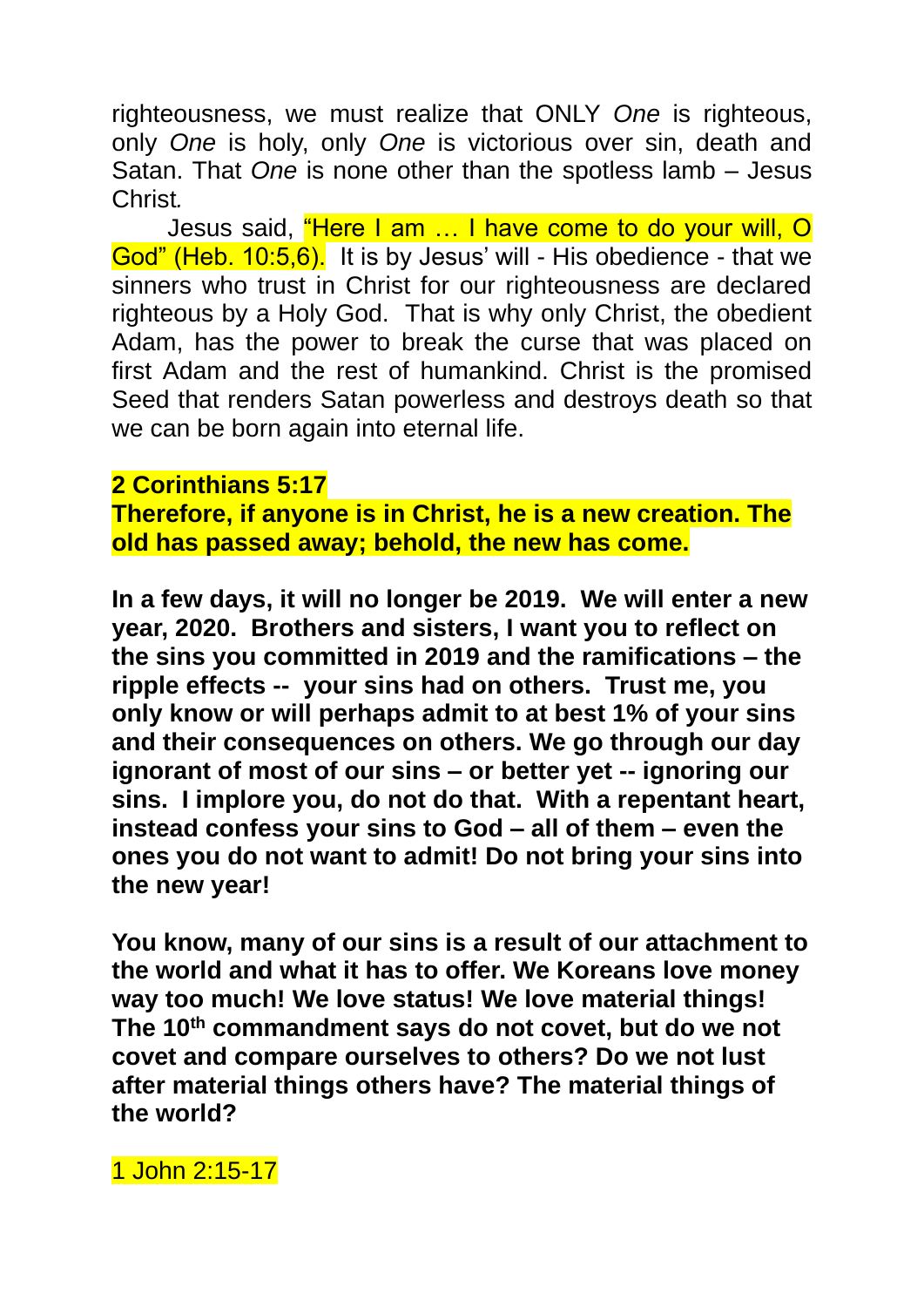Do no love not the world, nor the things in the world. If anyone loves the world, the love of the Father is not in him.

For all that is in the world, the lust of the flesh, and the lust of the eyes, and the pride of life, is not of the Father, but is of the world.

And the world and the desires of the world pass away, but the one who does the will of God abides forever.

So church, do not get so attached to this world. Yes, we are part of this world and we should do our best to improve this world, for God has put man in charge to be stewards of this world. But we have to understand that we live in a sinful world, a world full of sinful people. Therefore, we will always have problems related to sin – we've had problems of sin since Adams' fall and we will have problems in this world till the end. We will never be able to create a utopia with our hands, for all of us have dirty, bloody hands – hands quick to shed blood. So instead of placing our hope in this world, let's place our hope in the world to come -- as did Abraham, the man of faith:

By faith he lived as an alien …, as in a foreign *land*, dwelling in tents with Isaac and Jacob, fellow heirs of the same promise; for he was looking for the city which has foundations, whose architect and builder is God. Heb. 11:9,10

In this passage, it says that Abraham, with Isaac and Jacob, dwelt in tents. Why did Abraham live in tents – why tents? Have you ever slept in a tent? Do you sleep in a tent thinking this is your permanent home? I remember, 2 years ago, I bought a small tent for 15,000 won (\$15). I bought the cheapest tent, I could find and I took it to Jeju Island and to save money on accommodation, I pitched my tent at the base of Mount Hallasan. That night, I felt like a homeless person – it was cold, the tent was too small for me, there were bugs everywhere, and my back was in pain because I could feel the hard ground below me. The next day, I threw away my tent and checked into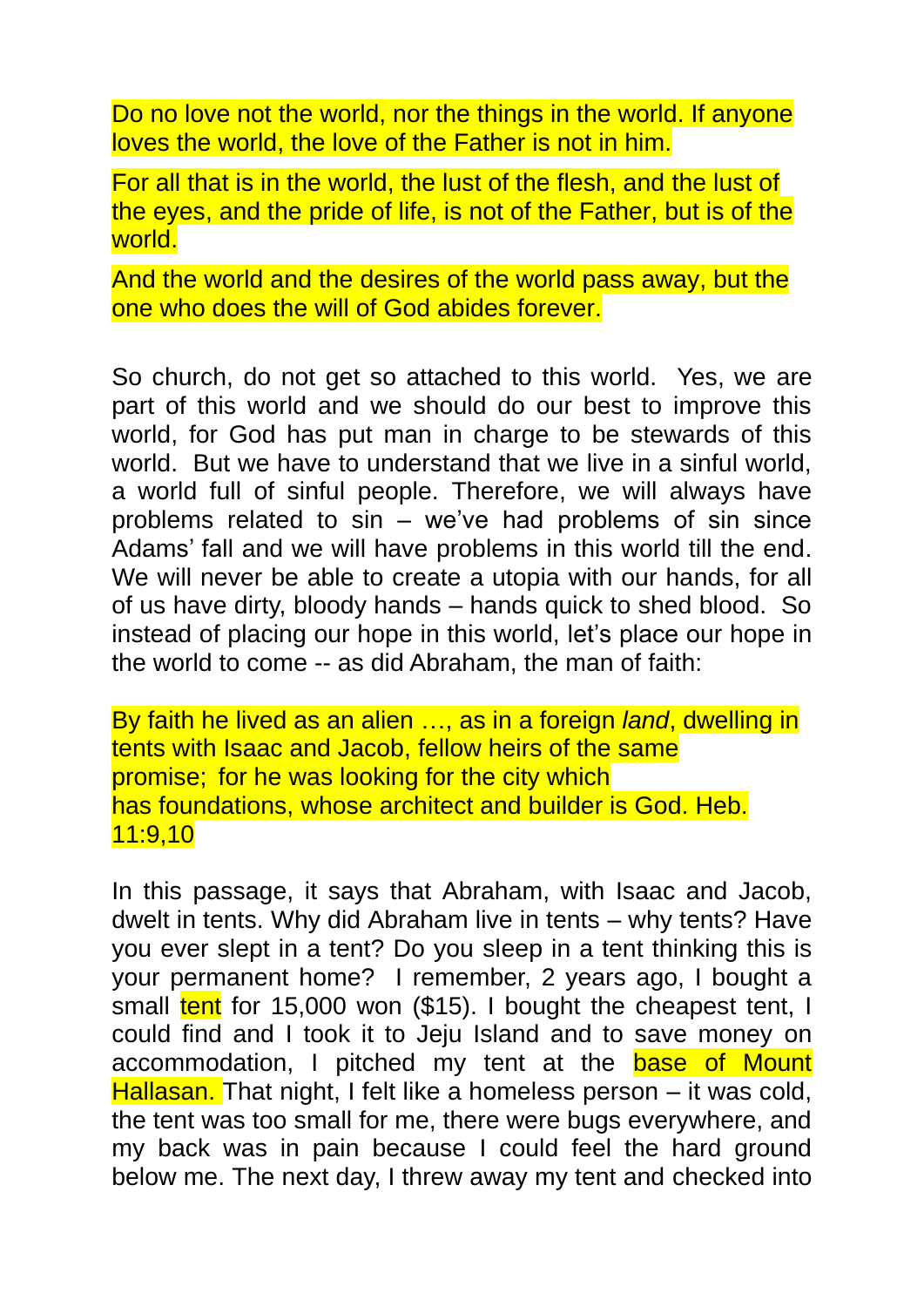a hotel. You see, a tent is temporary.

Abraham lived in a tent on earth because Abraham and his progeny Isaac and Jacob -- both fellow heirs of the same promise -- considered their stay on earth temporary. They considered themselves foreigners, strangers on earth – pilgrims on their way -- looking forward to the city not made by the hands of man but the city made by God.

... but having seen them and having welcomed them from a di stance, and having confessed that they were strangers and exil es on the earth. For those who say such things make it clear th at they are seeking a country of their own. … But as it is, they d esire a better *country*, that is, a heavenly one. Therefore God is not ashamed to be called their God; for He has prepared a city for them. Heb. 11: 13-16

Church, do not get so attached to this world. If you love this world so much, God may leave you here and not raise you to Heaven. No, look forward in faith and in hope – just as Abraham as and his heirs -- to the city He has prepared for people of faith, a better country; that is, heaven – the kingdom of God that we will one day enter.

So Church, we are pilgrims on the way! This world, this country Korea, this city Seoul is not our final destination.

Do not place your hope in it, for it will pass away.

Our hope is in heaven – made new – by His hands.

#### **Jesus says,**

**These things I have spoken to you**, that in Me you may **have** peace. In **the** world you will **have tribulation and troubles. But be of good cheer!** I have overcome the world. John 16:33

Yes, we will go through difficulties, troubles, and tribulations in this world! But be of good cheer, Jesus has overcome the world and the world will one day be no more, for